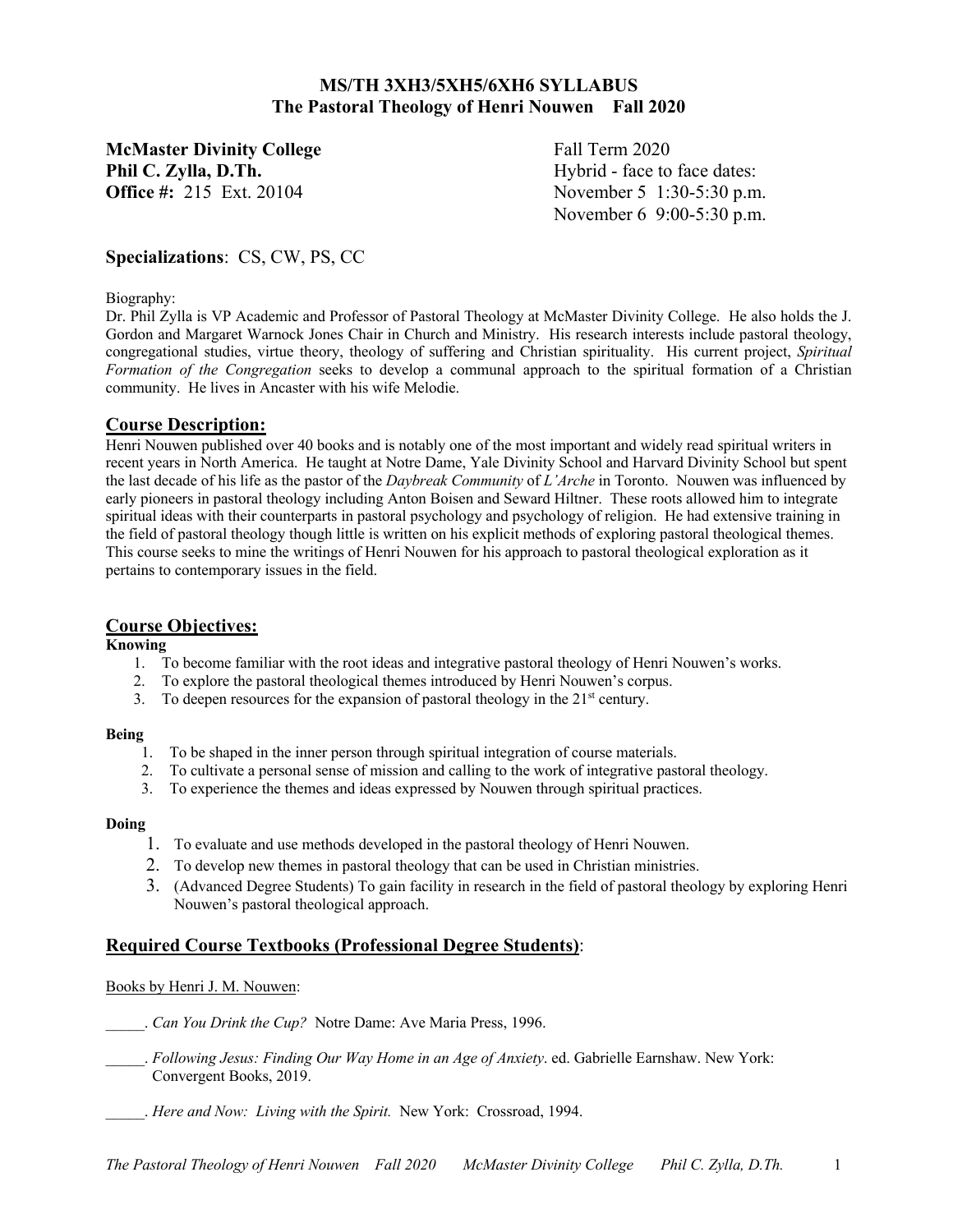- \_\_\_\_\_. *In the Name of Jesus: Reflections on Christian Leadership*. New York: Crossroad, 1989.
- \_\_\_\_\_. *Intimacy: Pastoral Psychological Essays*. SanFrancisco: Harper Collins, 1969.
- \_\_\_\_\_. *Reaching Out: The Three Movements of the Spiritual Life*. New York: Doubleday, 1975.
- \_\_\_\_\_. T*he Inner Voice of Love: A Journey Through Anguish to Freedom*. New York: Doubleday, 1996.
- \_\_\_\_\_. *The Road to Daybreak: A Spiritual Journal*. New York: Doubleday, 1988, 1990.
- \_\_\_\_\_. *The Way of the Heart: Desert Spirituality and Contemporary Ministry*. New York: Seabury, 1981.
- \_\_\_\_\_. *The Wounded Healer: Ministry in Contemporary Society*. New York: Doubleday, 1972.

Supplemental Text:

Higgins, Michael W. and Kevin Burns *Genius Born of Anguish: The Life and Legacy of Henri Nouwen*. New York: Paulist Press, 2012.

#### **Required Course Textbooks (Advanced Degree MA/DPT/PhD Students):**

#### Books by Henri J. M. Nouwen

- \_\_\_\_\_. *Adam: God's Beloved*. New York: Orbis Books, 1997.
- \_\_\_\_\_. *Behold the Beauty of the Lord: Praying with Icons*. Notre Dame: Ave Maria Press, 1987.
- \_\_\_\_\_. *Can You Drink the Cup?* Notre Dame: Ave Maria Press, 1996.
- \_\_\_\_\_. *Clowning in Rome: Reflections on Solitude, Celibacy, Prayer and Contemplation*. New York: Doubleday, 1979.
- \_\_\_\_\_. *Compassion: A Reflection on the Christian Life*. with Donald P. McNeill and Douglas A Morrison. New York: Doubleday, 1982.
- \_\_\_\_\_. *Creative Ministry: Beyond Professionalism in Teaching, Preaching, Counseling, Organizing and Celebrating*. New York: Doubleday, 1971.
- \_\_\_\_\_. *Following Jesus: Finding Our Way Home in an Age of Anxiety*. ed. Gabrielle Earnshaw. New York: Convergent Books, 2019.
- \_\_\_\_\_. *Genesee Diary; Report from a Trappist Monastery*. New York: Doubleday, 1976.
- \_\_\_\_\_. *Here and Now: Living with the Spirit.* Crossroad, 1994.
- \_\_\_\_\_. *In Memorium.* Notre Dame: Ave Maria Press, 1980.
- \_\_\_\_\_. *In the Name of Jesus: Reflections on Christian Leadership*. Crossroad, 1989.
- \_\_\_\_\_. *Intimacy: Pastoral Psychological Essays*. Fides, 1969; reprinted, Harper and Row, 1981.
- \_\_\_\_\_. *Jesus and Mary: Finding Our Sacred Center*. Cincinnati, Ohio: St. Anthony Messenger Press, 1993.
- \_\_\_\_\_. *Lifesigns: Intimacy, Fecundity, and Ecstasy in Christian Perspective*. New York: Doubleday, 1986.
	- \_\_\_\_\_. *Making All Things New: An Invitation to the Spiritual Life*. San Francisco: Harper Collins, 1981.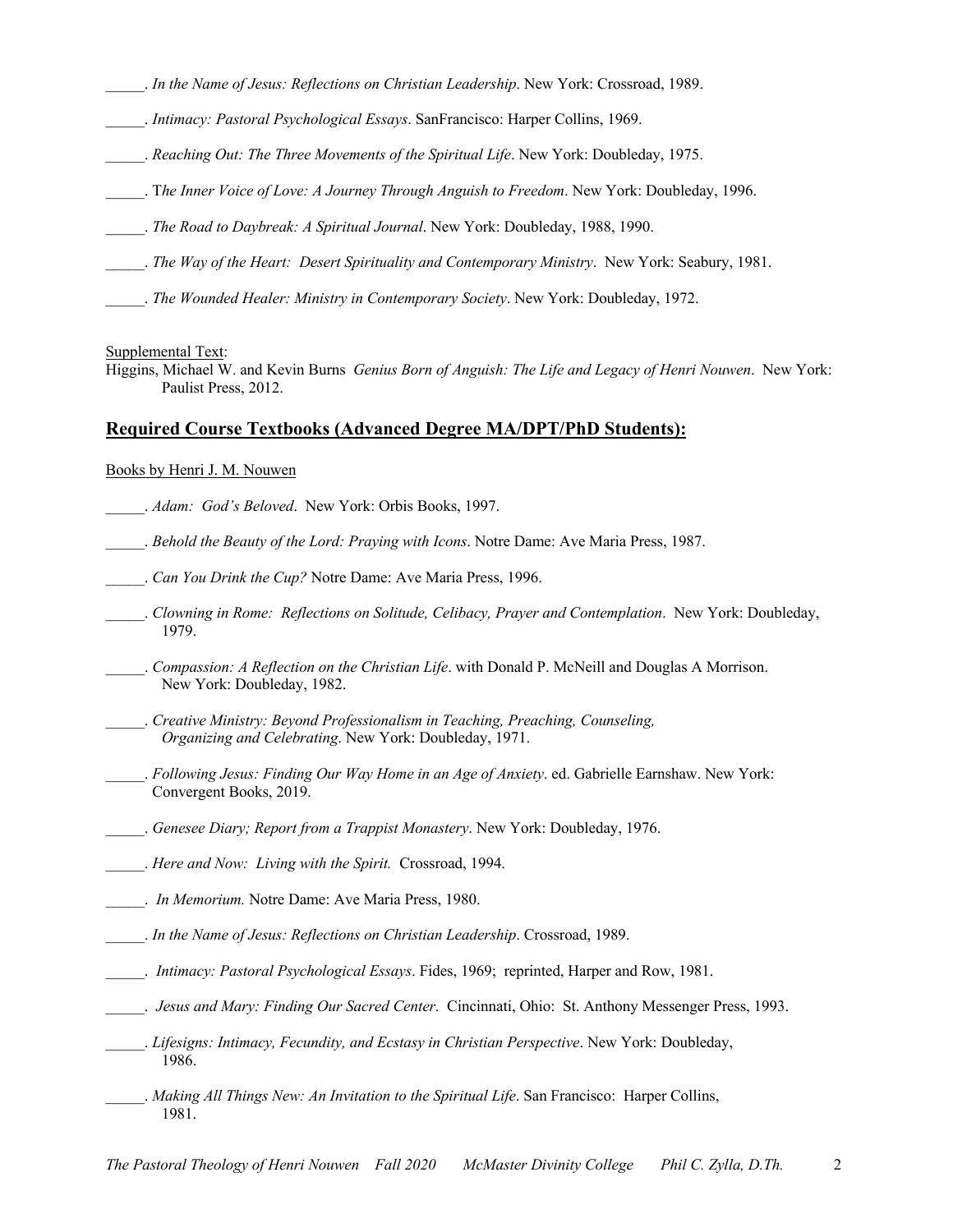- \_\_\_\_\_. *Peacework: Prayer, Resistance, Community*. New York: Orbis Books, 2005.
- \_\_\_\_\_. *Reaching Out: The Three Movements of the Spiritual Life*. New York: Doubleday, 1975.
- \_\_\_\_\_. *Spiritual Formation: Following the Movements of the Spirit*. San Francisco: HarperOne, 2010.
- \_\_\_\_\_. *The Inner Voice of Love: A Journey Through Anguish to Freedom*. Doubleday, 1996.
- \_\_\_\_\_. *The Living Reminder: Service and Prayer in Memory of Jesus Christ*. New York: Seabury, 1977; reprinted, Harper and Row, 1983.
- \_\_\_\_\_. *The Return of the Prodigal Son*. New York: Doubleday, 1992.
- \_\_\_\_\_. *The Road to Daybreak: A Spiritual Journal*. New York: Doubleday, 1988, 1990.
- \_\_\_\_\_. *The Way of the Heart: Desert Spirituality and Contemporary Ministry*. New York: Seabury, 1981.
- \_\_\_\_\_. *The Wounded Healer: Ministry in Contemporary Society*. New York: Doubleday, 1972.
- \_\_\_\_\_. *Walk with Jesus: Stations of the Cross*. Maryknoll, New York: Orbis Books, 3rd printing, 1991.
- \_\_\_\_\_. *With Burning Hearts: A Meditation on Eucharistic Life*. New York: Orbis Books, 1994.

#### Advanced Course MA/PhD Supplemental Required Books:

- Bengston, Jonathan and Earnshaw, Gabrielle, eds. *Turning the Wheel: Henri Nouwen and Our Search for God*. New York: Orbis Books, 2007.
- Higgins, Michael W. and Kevin Burns. *Genius Born of Anguish: The Life and Legacy of Henri Nouwen.* New York: Paulist Press, 2012.

#### **Mode of Delivery**:

**Synchronous learning** is online or distance **education** that happens in real time, whereas **asynchronous learning** occurs through online channels without real-time interaction. This hybrid course will include a blend of both **asynchronous** and **synchronous** online **learning AND a day and ½ of meeting together face-to-face.** The face-toface meeting days are established for Thursday afternoon (November  $5<sup>th</sup>$ ) and Friday all day (November  $6<sup>th</sup>$ ). From time to time we will have synchronous meetings scheduled in the course's original time period on Mondays  $\omega$ 2:00 p.m.-3:50 p.m. EST. Other weeks there will be asynchronous activity (we will not meet at a specific time, but there will be an online activity and instruction to participate at some point during the week of that module). Professional degree students should expect to commit 4-5 hours/week on the course and Advanced Degree students (MA, DPT, PhD) should expect to commit 10-12 hours/week on the course.

#### **Course Reading Schedule:**

.

Each module has specific readings that are connected to Nouwen's corpus. These are designated at the beginning of each module description. Students should try to acquire the books ahead of time in order to have these materials at hand going through the course. n.b. \*\*Works indicated by [ ] are not required but supplemental readings on the topic for these weeks.

#### **Module 1 Week of September 14-19, 2020**

Course Introduction - Remarks by Phil Z

Synchronous: This session will be facilitated by a WebEx meeting (you will receive notice by email) which will be scheduled for Monday, September 14 @ 2:00 p.m. The class is scheduled to meet for up to two hours, but this will be introductory material, getting acquainted, etc. and may not take the whole time. Prepare: an introduction of yourself that includes the following:

- a. basic information of who you are: family, current position, degree program and year
- b. exposure you have had to Henri Nouwen's thought and any comments on why you chose this course
- c. one interesting thing about yourself (disclosure and authenticity are celebrated in this course)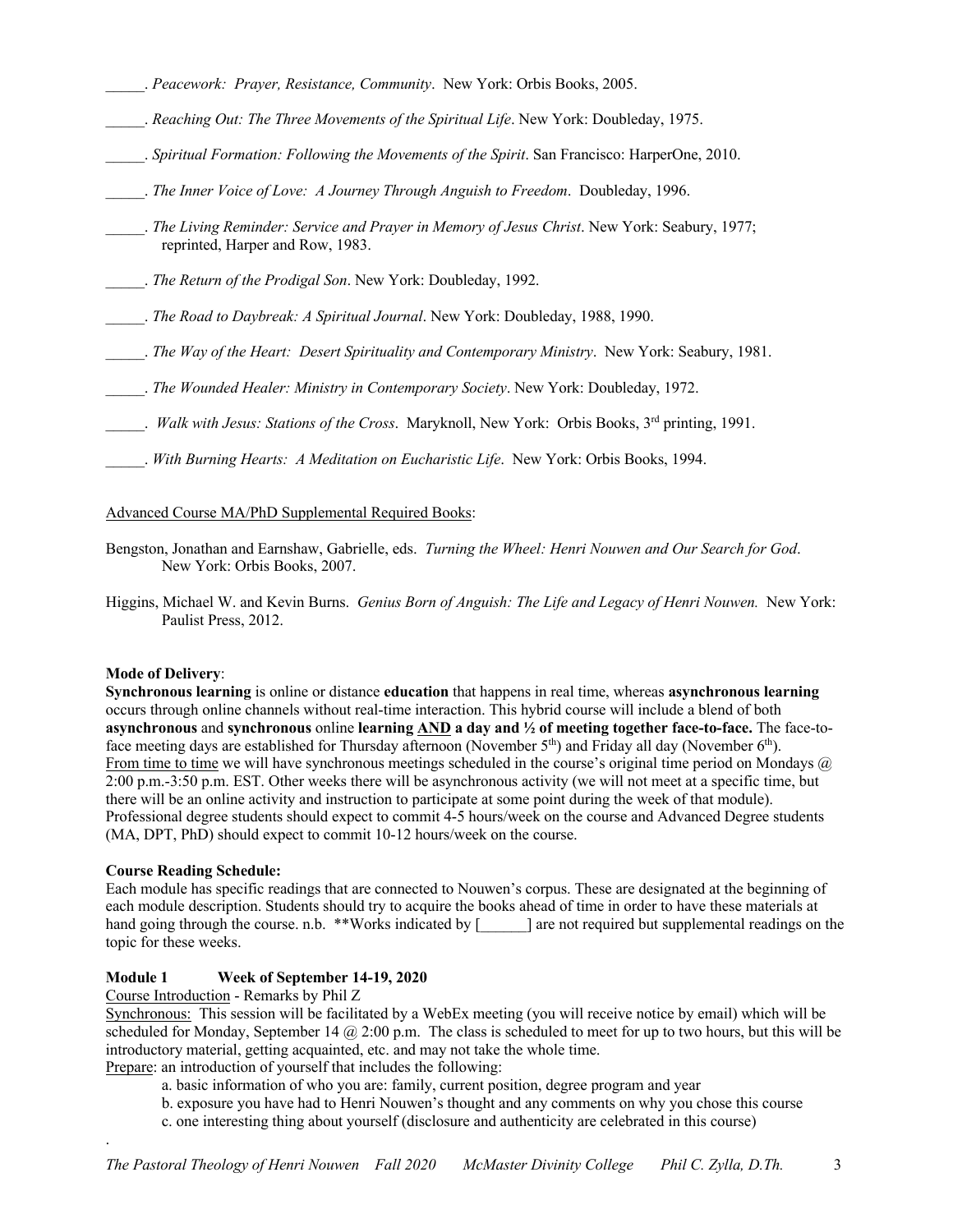| <b>Module 2</b>                                                                                                                        |  | Week of September 21-26, 2020<br><b>Introduction to Henri Nouwen's Pastoral Theology</b><br>Professional Degree Course Reading: Intimacy; [Lifesigns]<br>Advanced Course Reading: Intimacy; Lifesigns; The Wounded Healer; Creative Ministry; The<br>Living Reminder; [Our Greatest Gift]<br>Activities for this Module are asychronous:<br>a. View online primer lecture<br>b. Identify key areas of the early thought of Henri Nouwen and participate in an online<br>discussion thread remarking about aspects of his early thought that you notice in the readings  |
|----------------------------------------------------------------------------------------------------------------------------------------|--|-------------------------------------------------------------------------------------------------------------------------------------------------------------------------------------------------------------------------------------------------------------------------------------------------------------------------------------------------------------------------------------------------------------------------------------------------------------------------------------------------------------------------------------------------------------------------|
| <b>Module 3</b>                                                                                                                        |  | Week of September 28-Oct. 3, 2020<br>The Use of the Bible in Henri Nouwen's Pastoral Theology<br>Professional Course Reading: In the Name of Jesus<br>Advanced Course Readings: In the Name of Jesus; Return of the Prodigal; Can You Drink the Cup?;<br>The Living Reminder; With Open Hands; With Burning Hearts<br>Activities for this Module are asychronous:<br>a. View online primer lecture<br>b. Participate in posted discussion thread for module.                                                                                                            |
| Module 4                                                                                                                               |  | Week of October 5-10, 2020<br>Spiritual Theology and Pastoral Theology - Synergies and Conflicts<br>Professional Course Reading: Reaching Out<br>Advanced Course Reading: Spiritual Formation Henri Nouwen with M. Christensen and R. Laird;<br>Reaching Out; The Living Reminder; Lifesigns; Compassion; Here and Now; Peacework                                                                                                                                                                                                                                       |
|                                                                                                                                        |  | Activities for this Module are asychronous:<br>a. View online primer lecture; view The Life of Henri Nouwen Youtube video.<br>b. Participate in posted discussion thread for module.<br>The Life of Henri Nouwen. Youtube Video: Journey of the Heart: The Life of Henri Nouwen<br>https://www.youtube.com/watch?v=0U8M1gx5Rk4&t=543s<br>Parallel Readings:<br>Higgins and Burns, Genius Born of Anguish.<br>O'Laughlin, Michael. Henri Nouwen: His Life and Vision.                                                                                                    |
| <b>Module 5</b><br><b>Week of October 13-17, 2020</b><br>Activities for this Module are asychronous:<br>a. View online primer lecture. |  | October 12, 2020 Thanksgiving Monday Activities: Be thankful and celebrate.<br>The Emotional Life and the Pastoral Theology of Henri Nouwen<br>Professional Course Reading: The Inner Voice of Love; The Wounded Healer.<br>Advanced Course Reading: The Inner Voice of Love; Intimacy; The Wounded Healer; Lifesigns;<br>Making All Things New; Spiritual Formation with M. Christensen and R. Laird;<br>[The Dance of Life; Aging: The Fulfillment of Life; A Letter of Consolation; In Memorium]<br>b. Participate in posted discussion thread for module.           |
| <b>Module 6</b>                                                                                                                        |  | <b>Week of October 19-24, 2020</b><br>The Catholic Roots of Henri Nouwen's Pastoral Theology<br>Professional Course Reading: Can You Drink the Cup?<br>Advanced Course Reading: Can You Drink the Cup?; Walk with Jesus: Stations of the Cross;<br>Genesee Diary; Behold the Beauty of the Lord; Jesus and Mary; A Cry for Mercy; [A Letter of<br>Consolation; Eternal Seasons: A Liturgical Journey with Henri J.M. Nouwen]<br>Activities for this Module are asychronous:<br>a. View online primer lecture.<br>b. Participate in posted discussion thread for module. |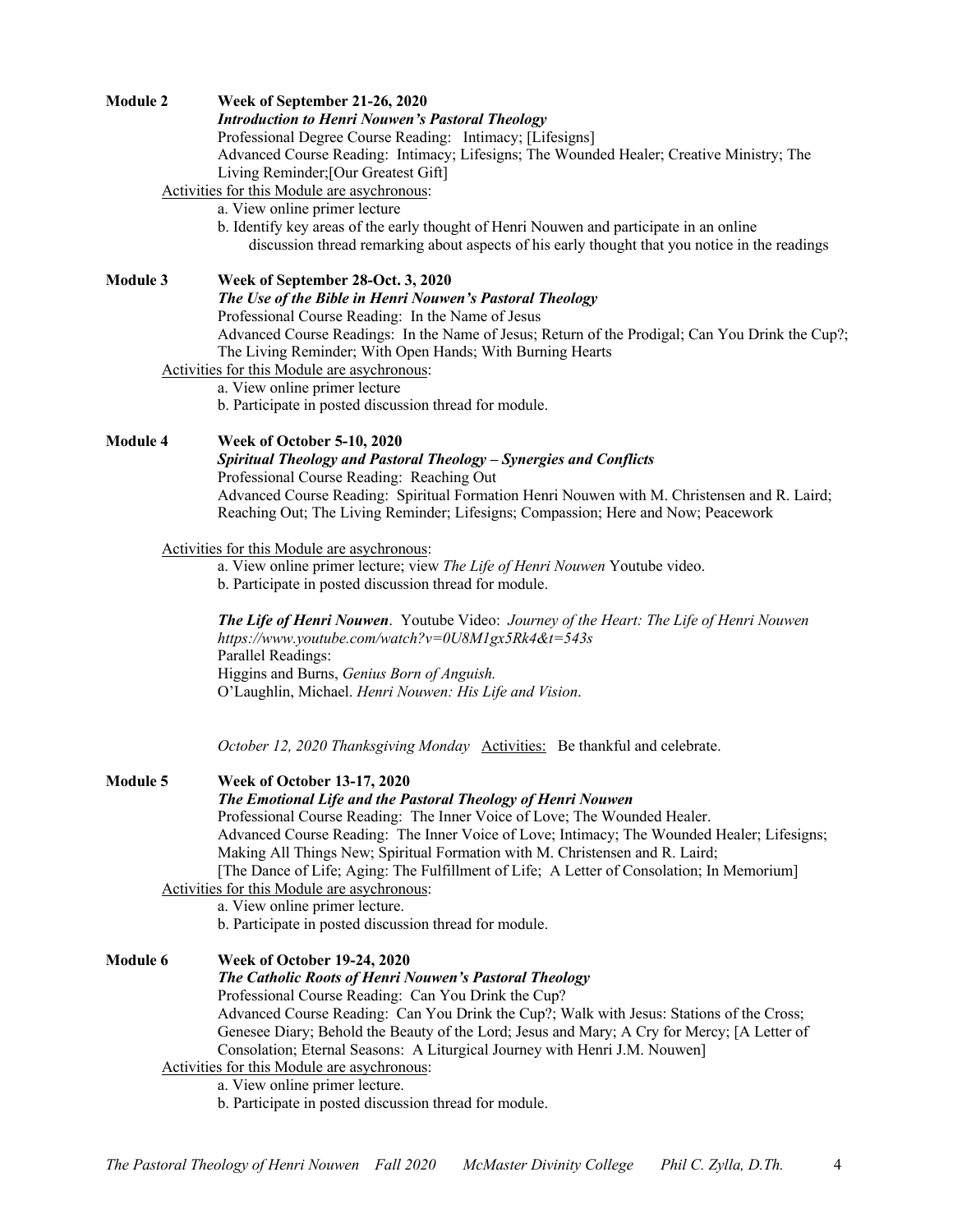#### **Module 7 Week of October 26-31, 2020**

Activities for this Module are asynchronous: Read for upcoming face to face class period.

# **Face to Face Sessions November 5 (1:00-5:30 p.m.) and November 6 (9:00-5:30 p.m.)**

#### *The Integrative Nature of the Spiritual Life in Nouwen's Pastoral Theology*

Professional Course Reading: The Way of the Heart; Here and Now. Advanced Course Readings: Here and Now; Compassion; Making All Things New; The Way of the Heart; The Path of Waiting; Letters to Marc; [Life of the Beloved; The Only Necessary Thing; Out of Solitude; Heart Speaks to Heart]

#### *The Use of Autobiography and Journaling in Pastoral Theology*

Professional Course Reading: The Road to Daybreak. Advanced Course Reading: The Genesee Diary; The Road to Daybreak; Adam; The Inner Voice of Love; In Memorium; [Sabbatical Journey; Our Second Birth; Befriending Life: Encounters with Henri Nouwen; Love in a Fearful Land: A Guatemalan Story]

#### *Spiritual Practices and Henri Nouwen's Pastoral Theology*

Professional Course Reading: Here and Now.

Advanced Course Reading: Peacework; Compassion; Clowning in Rome; With Open Hands; Reaching Out; The Way of the Heart; Here and Now [Parting Words: A Conversation with Henri Nouwen; The Path of Peace; Seeds of Hope; Bread for the Journey]

#### **Module 8 Week of November 9-14, 2020 Spiritual Retreat**

A key event of the course will be a guided spiritual retreat for a period of time to be determined in course. The participants of the course will use this time to identify an area of discernment, prayer, or gratitude to focus on. There will be intermittent WebEx interaction for a specified period related to the approaching season of Advent. This guided online retreat will be participatory and will involve guided reflections from each member of the learning community. The instructor will provide the overall structure and plan for the guided retreat. Course participants should try - as much as possible to clear the calendar for at least one morning for common exercises (synchronous) and an additional morning or afternoon (asynchronous) during this week. The details will be worked out in the face to face time of the course so that all can participate and benefit from this culminating exercise.

| <b>Module 9</b> | <b>Week of November 16-21, 2020</b><br><b>Presentations: Core Themes in Henri Nouwen's Pastoral Theology</b><br>Session: WebEx (synchronous) Monday, Nov. 16th @ 2:00 p.m. EST                                                                                                                                    |  |  |  |  |
|-----------------|-------------------------------------------------------------------------------------------------------------------------------------------------------------------------------------------------------------------------------------------------------------------------------------------------------------------|--|--|--|--|
| Module 10       | <b>Week of November 23-28, 2020</b><br><b>Presentations: Core Themes in Henri Nouwen's Pastoral Theology</b><br>Session: WebEx (synchronous) Monday, Nov. $23^{rd}$ (a) $2:00$ p.m. EST                                                                                                                           |  |  |  |  |
| Module 11       | Week of November 30- Dec. 5, 2020<br><b>Sustaining the Spiritual Commitments of the Course</b><br>The final session will be a WebEx (synchronous) reflection on lessons gained, insights formulated,<br>and directions established in course.<br>Session: WebEx (synchronous) Monday, November 30 @ 2:00 p.m. EST |  |  |  |  |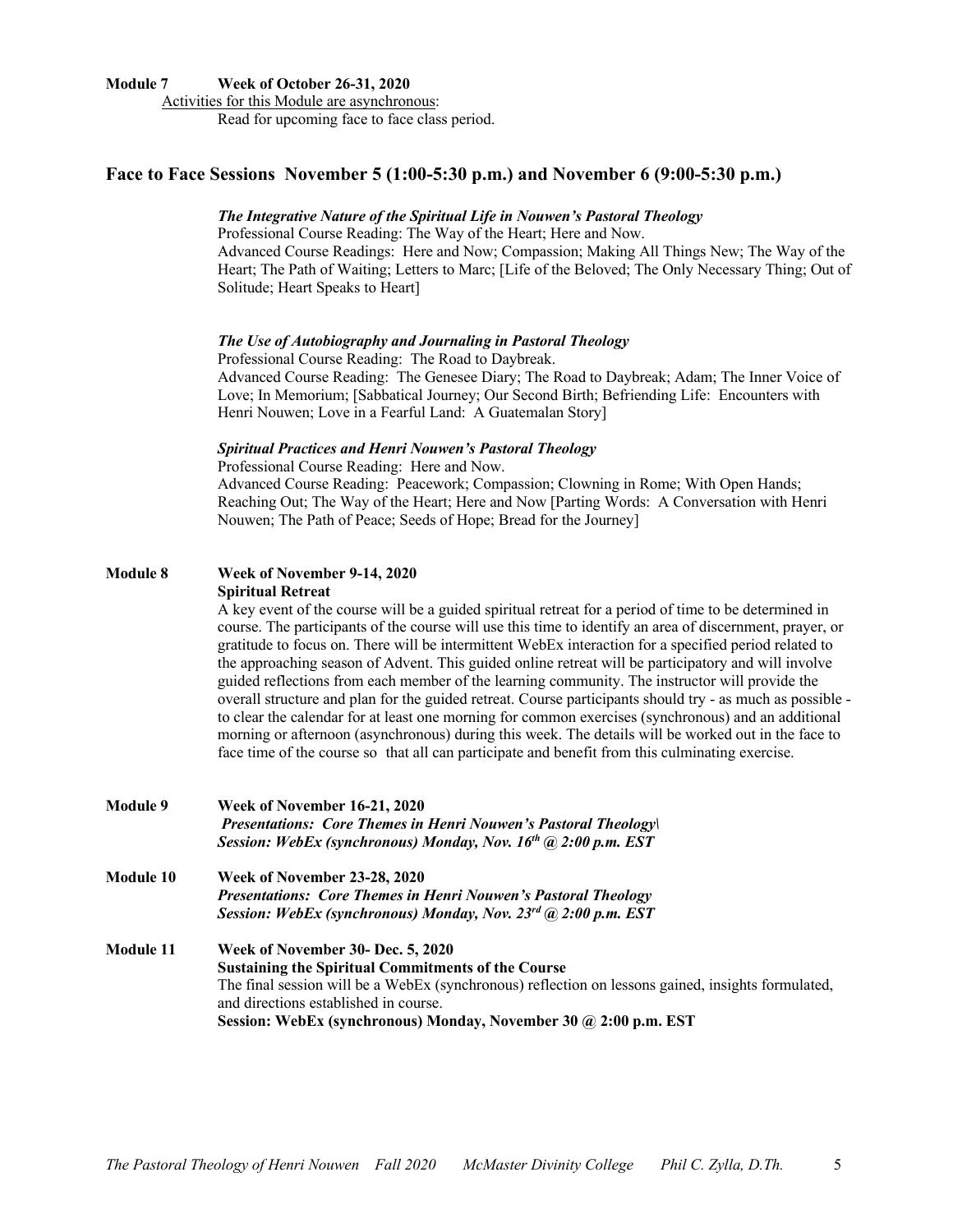# **COURSE REQUIREMENTS:**

# **Professional Student Assignments (MDiv/MTS/Cert.)**

| <b>Assignment 1:</b>                                                                                     |                                                                                                                                                   |                                         |      |                                                                                                      |
|----------------------------------------------------------------------------------------------------------|---------------------------------------------------------------------------------------------------------------------------------------------------|-----------------------------------------|------|------------------------------------------------------------------------------------------------------|
| MDiv/MTS/Cert                                                                                            |                                                                                                                                                   |                                         |      |                                                                                                      |
|                                                                                                          | Two annotated book reviews - selected works of Henri Nouwen                                                                                       |                                         |      |                                                                                                      |
| Sign up for selections.                                                                                  | $15\%$ each $X$ 2:<br>1st Annotated Book Review Due:<br>2 <sup>nd</sup> Annotated Book Review Due:                                                | 30%                                     |      | September 30, 2020<br>October 25, 2020                                                               |
| <b>Assignment 2:</b><br>MDiv/MTS/Cert.                                                                   | Write a spiritual retreat based on Nouwen's works.<br>Use at least five Nouwen books in addition to the required textbooks.                       | 20%                                     | Due: | October 31, 2020                                                                                     |
| <b>Assignment 3:</b><br><b>Weekly Precept Groups - class readings</b>                                    | MDiv/MTS/Cert - participate in weekly discussion threads                                                                                          | 10%                                     |      | weekly as assigned                                                                                   |
| <b>Assignment 4:</b><br>MDiv/MTS/Cert 13-15 pages                                                        | Essay on Core Themes in the Writings of Henri Nouwen                                                                                              | 40%<br>Due: Dec. 6th                    |      | Use at least 5 Nouwen books in addition to the course textbooks and five other sources (not Nouwen). |
| <b>Assignment 1:</b><br>Sign up for selections.                                                          | <b>Advanced Students Assignments (MA, DPT, PhD):</b><br>DPT/MA/PhD Four annotated book reviews - selected works of Henri Nouwen<br>7.5 % each     | 30%<br>$1st$ two due:<br>$2nd$ two due: |      | September 30, 2020<br>October 25, 2020                                                               |
| <b>Assignment 2:</b><br>MA/DPT/PhD                                                                       | Write a spiritual retreat based on Nouwen's works.<br>Use at least 5 Nouwen books other than the course textbooks.                                | 15%<br>Due:                             |      | October 31, 2020                                                                                     |
| <b>Assignment 3:</b><br><b>Weekly Precept Groups - class readings</b><br>MA/DPT/PhD - discussion threads |                                                                                                                                                   | 10%                                     |      | as assigned weekly                                                                                   |
| <b>Assignment 4:</b>                                                                                     | Write an essay/journal article and do a class presentation $(30 \text{ min})$ on -<br>one core dimension of The Pastoral Theology of Henri Nouwen |                                         |      |                                                                                                      |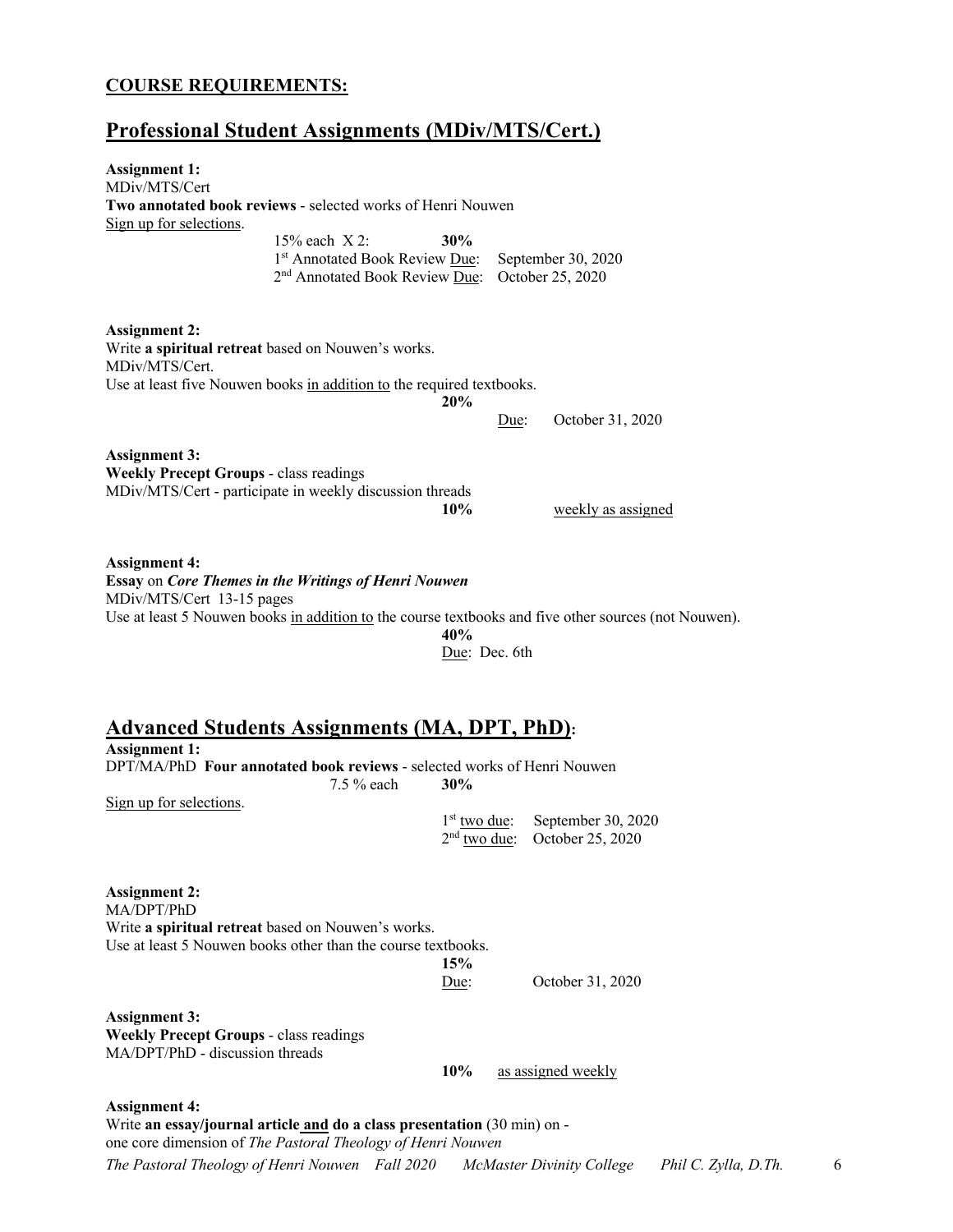**45%** a. outline due: Nov.5/6, 2020

b. presentation due: Nov. 16, 2020

b. final paper due: Dec. 6, 2020

**Late Papers: Late assignments will be docked 1% each late day . (Extensions will only be granted in exceptional circumstances such as extended illness, etc.)**

**Spacing and Styleguide: All assignments are to be double-spaced and follow the McMaster Divinity College Styleguide.**

**Hard Copy Submission: All assignments are due in hard copy by the end of office hours on that day (5 p.m.) Permission to submit electronic papers may be granted but must be secured from the course professor beforehand.**

**Contacting the Professor**: Dr. Phil C. Zylla **Mailing Address:** McMaster Divinity College McMaster University 1280 Main St. W., Hamilton, ON L8S 4K1 **Work Phone**: (905) 525-9140 Ext. 20104 **Fax:** (905) 577-4782 **E-mail**: zyllap@mcmaster.ca **Consultation with Professor:** by appointment [contact me directly by email zyllap@mcmaster.ca or my Executive Assistant, Nina Thomas thomn@mcmaster.ca]

# **College Style for Submission of Written Work:**

All written work—unless informed otherwise by the professor—is to be submitted in accordance with the *McMaster Divinity College Style Guide for Essays and Theses*, available on the McMaster Divinity College web-site.

# **Statement on Academic Honesty:**

Academic dishonesty is a serious offence that may take any number of forms, including plagiarism, the submission of work that is not one's own or for which previous credit has been obtained, and/or unauthorized collaboration with other students. Academic dishonesty can result in severe consequences, e.g. failure of the assignment, failure of the course, a notation on one's academic transcript, and/or suspension or expulsion from the College. Students are responsible for understanding what constitutes academic dishonesty. Please refer to the Divinity College Statement on Academic Honesty at www.macdiv.ca/regs/honesty.php.

# **Gender Inclusive Language:**

McMaster Divinity College uses inclusive language for human beings in worship services, student written materials, and all of its publications. In reference to biblical texts, the integrity of the original expressions and the names of God should be respected. The NRSV and TNIV are examples of the use of inclusive language for human beings. It is expected that inclusive language will be used in chapel services and all MDC assignments.

**READ ON Bookstore**: All required textbooks are available from MDC's book service, READ On, located in the new Hurlburt Family Bookstore, located beside the Chapel entrance, opposite Cullen Hall at McMaster Divinity College. It will be opening September 8, 2020, **by appointment only,** due to COVID-19 safety measures. For advance purchase, you may contact READ On Bookstore, 5 International Blvd, Etobicoke, Ontario M9W 6H3 by phone 416.620.2934, fax 416.622.2308, or email books@readon.ca. Other book services may also carry the texts.

*The Pastoral Theology of Henri Nouwen Fall 2020 McMaster Divinity College Phil C. Zylla, D.Th.* 7 **Disclaimer**: This syllabus is the property of the instructor and is prepared with currently available information. The instructor reserves the right to make changes and revisions up until the first day of class.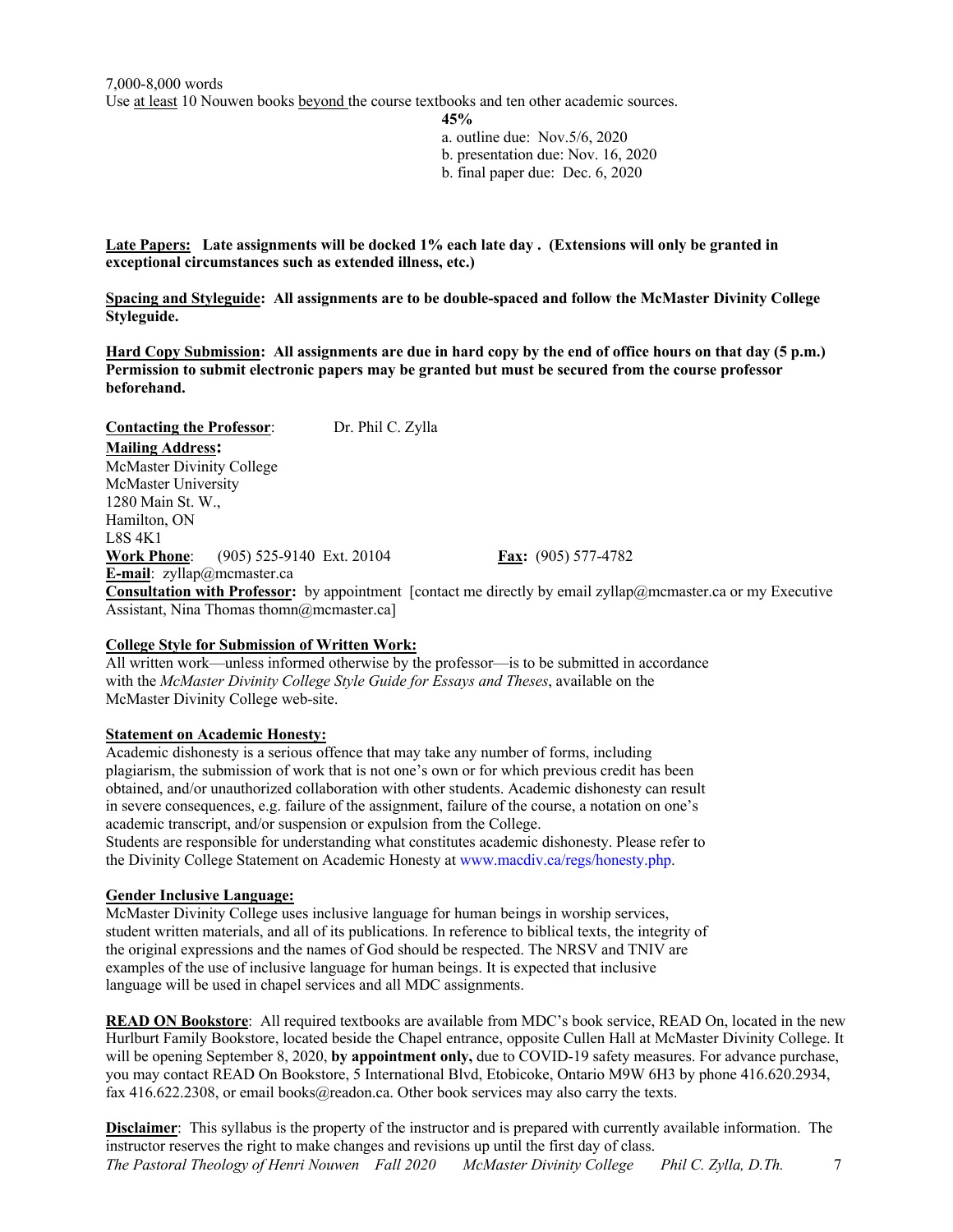#### **COURSE BIBLIOGRAPHY The Pastoral Theology of Henri Nouwen**

#### **Books by Henri J. M. Nouwen**

- ———. *A Cry for Mercy: Prayers from the Genesee*. Garden City, N.Y.: Doubleday, 1981.
- ———. *A Letter of Consolation*. San Francisco: Harper & Row, 1982.
- ———. *A Sorrow Shared: A Combined Edition of the Nouwen Classics In Memoriam and A Letter of Consolation*. Notre Dame, Ind.: Ave Maria, 2010.
- ———. *A Spirituality of Fundraising*. With John S. Mogabgab. Nashville, Tenn.: Upper Room Books, 2011.
- ———. *Adam: God's Beloved*. Maryknoll, N.Y.: Orbis Books, 1997.
- *———. Advent and Christmas: Wisdom from Henri J.M. Nouwen*. Liguori, Mo.: Liguori Publications, 2004.
- ———. *Aging*. With Walter J. Gaffney. Garden City, N.Y.: Doubleday, 1974.
- ———. *Behold the Beauty of the Lord: Praying with Icons*. Notre Dame, Ind.: Ave Maria, 1987.
- ———. *Beyond the Mirror: Reflections on Death and Life*. New York: Crossroad, 1990.
- ———. *Bread for the Journey: A Daybook of Wisdom and Faith*. San Francisco: Harper SanFrancisco, 1997.
- ———. *Can You Drink the Cup?* Notre Dame, Ind.: Ave Maria, 1996.
- ———. *Clowning in Rome: Reflections on Solitude, Celibacy, Prayer, and Contemplation*. Garden City, N.Y.: Image Books, 1979.
- ———. *Compassion, a Reflection on the Christian Life*. With Donald P. McNeill, Douglas A. Morrison, and Joel Filártiga. Garden City, N.Y.: Doubleday, 1982.
- ———. *Creative Ministry*. Garden City, N.Y.: Doubleday, 1971.
- ———. *Discernment: Reading the Signs of Daily Life*. New York: HarperOne, 2013.
- ———. *Encounters with Merton: Spiritual Reflections*. New York: Crossroad, 2004.
- ———. *Finding Our Sacred Center: A Journey to Inner Peace*. New London, CT: Twenty-Third Publications, 2011.
- ———. *Gracias!: A Latin American Journal.* San Francisco: Harper & Row, 1983.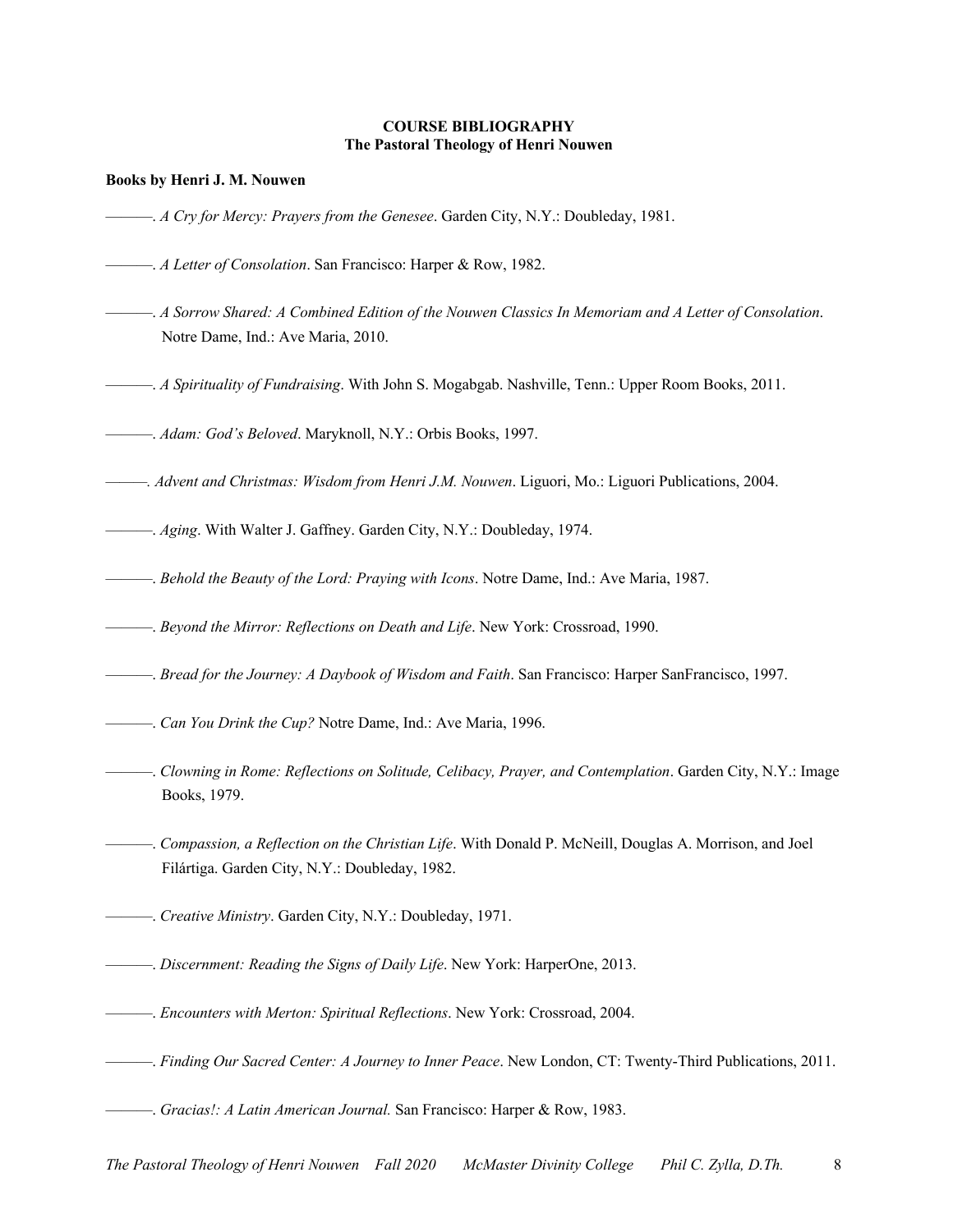- ———. *Heart Speaks to Heart: Three Prayers to Jesus*. Notre Dame, Ind.: Ave Maria, 1989.
- ———. *Here and Now: Living in the Spirit*. New York: Crossroad, 1994.
- ———. *Home Tonight: Further Reflections on the Parable of the Prodigal Son*. With Sue Mosteller. New York: Doubleday, 2009.
- ———. *In Memoriam*. Notre Dame, Ind.: Ave Maria, 1980.
- ———. *In the Name of Jesus: Reflections on Christian Leadership*. New York: Crossroad, 1989.
- ———. *Intimacy: Pastoral Psychological Essays*. San Francisco: HarperCollins, 1969.
- ———. *Jesus & Mary: Finding Our Sacred Center*. Cincinnati, Ohio: St. Anthony Messenger Press, 1993.
- ———. *Letters to Marc about Jesus*. San Francisco: Harper & Row, 1988.
- ———. *Life of the Beloved: Spiritual Living in a Secular World*. New York: Crossroad, 1992.
- ———. *Lifesigns: Intimacy, Fecundity, and Ecstasy in Christian Perspective*. Garden City. N.Y.: Doubleday, 1986.
- ———. *Love in a Fearful Land: A Guatemalan Story*. Notre Dame, Ind.: Ave Maria, 1985.
- ———. *Making All Things New: An Invitation to the Spiritual Life*. San Francisco: Harper & Row, 1981.
- ———. *Ministry and Spirituality*. New York: Continuum, 1996.
- ———. *Our Greatest Gift: A Meditation on Dying and Caring*. San Francisco: Harper, 1994.
- ———. *Our Second Birth: Christian Reflections on Death and New Life*. New York: Crossroad, 2006.
- ———. *Out of Solitude; Three Meditations on the Christian Life,*. Notre Dame, Ind.: Ave Maria, 1974.
- ———. *Peacework: Prayer, Resistance, Community*. Maryknoll, N.Y.: Orbis Books, 2005.
- ———. *Reaching Out: The Three Movements of the Spiritual Life*. Garden City, N.Y.: Doubleday, 1975.
- ———. *Sabbatical Journey: The Diary of His Final Year*. New York, Crossroad, 1998.
- ———. *Spiritual Direction: Wisdom for the Long Walk of Faith*. San Francisco: Harper, 2006.
- ———. *Spiritual Formation: Following the Movements of the Spirit*. New York: HarperOne, 2010.
- ———. *Spiritual Journals*. New York: Continuum, 1997.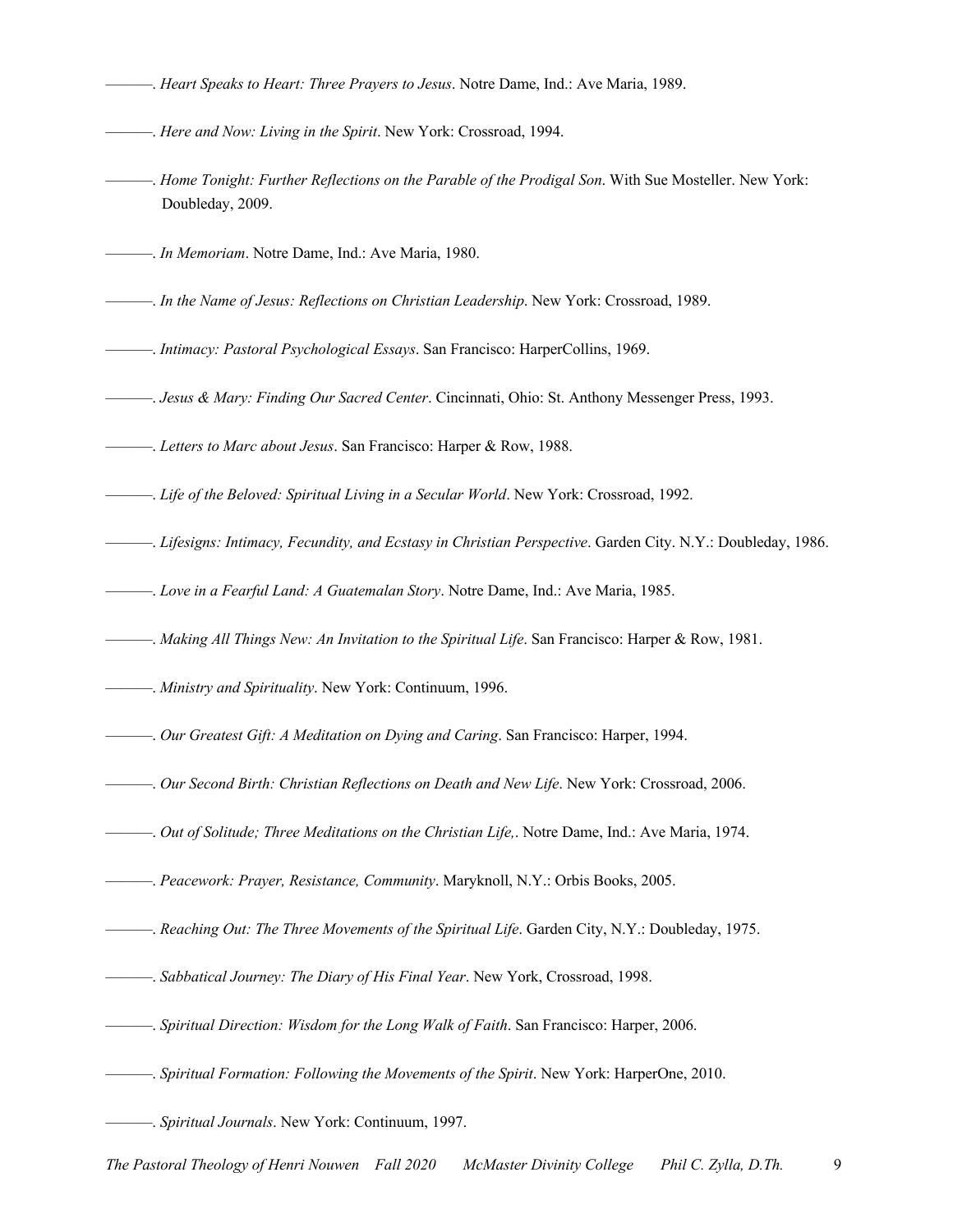- ———. *The Genesee Diary: Report from a Trappist Monastery*. Garden City, N.Y.: Doubleday, 1976.
- ———. *The Inner Voice of Love: A Journey Through Anguish to Freedom*. New York: Doubleday, 1996.
- ———. *The Living Reminder: Service and Prayer in Memory of Jesus Christ*. New York: Seabury, 1977.
- ———. *The Path of Freedom*. New York: Crossroad, 1995.
- ———. *The Path of Peace*. New York: Crossroad, 1995.
- ———. *The Path of Power*. New York: Crossroad, 1995.
- ———. *The Path of Waiting*. New York: Crossroad, 1995.
- ———. *The Return of the Prodigal Son: A Story of Homecoming*. New York, 1994.
- ———. *The Road to Daybreak: A Spiritual Journey*. New York: Doubleday, 1988.
- ———. *The Road to Peace: Writings on Peace and Justice*. With John Dear. Maryknoll, N.Y.: Orbis Books, 1998.
- ———. *The Way of the Heart: Desert Spirituality and Contemporary Ministry*. New York: Ballantine Books, 1981.
- ———. The Wounded Healer: Ministry in Contemporary Society. Garden City, N.Y.: Doubleday, 1972.
- ———. *Thomas Merton, Contemplative Critic*. San Francisco: Harper & Row, 1981.
- ———. *Walk with Jesus: Stations of the Cross*. Maryknoll, N.Y.: Orbis Books, 1990.
- ———. *With Burning Hearts: A Meditation on the Eucharistic Life*. Maryknoll, N.Y.: Orbis Books, 1994.
- ———. *With Open Hands*. Notre Dame: Ave Maria, 2006.

#### **Edited Books of Nouwen's Writings**

Durback, Robert. *Seeds of Hope: A Henri Nouwen Reader*. Bantam Books, 1989.

Durback, Robert. *A Retreat with Henri Nouwen: Reclaiming our Humanity.* St. Anthony Messenger, 2003.

- Ford, Michael, ed. *Eternal Seasons: A Liturgical Journey*. Notre Dame, IN: Sorin Books, 2003.
- ———. *The Dance of Life: Weaving Sorrows and Blessings into One Joyful Step*. Notre Dame, Ind.: Ave Maria, 2005.
- Garvey, John. *Henri Nouwen Arranged for Daily Reading*. Templegate, 1988.
- Greer, Wendy W. ed. *The Only Necessary Thing: Living a Prayerful Life.* New York: Crossroad, 1999.

*The Pastoral Theology of Henri Nouwen Fall 2020 McMaster Divinity College Phil C. Zylla, D.Th.* 10 Johna, Franz. *Show Me the Way: Readings for Each Day of Lent*. Crossroad, 1992.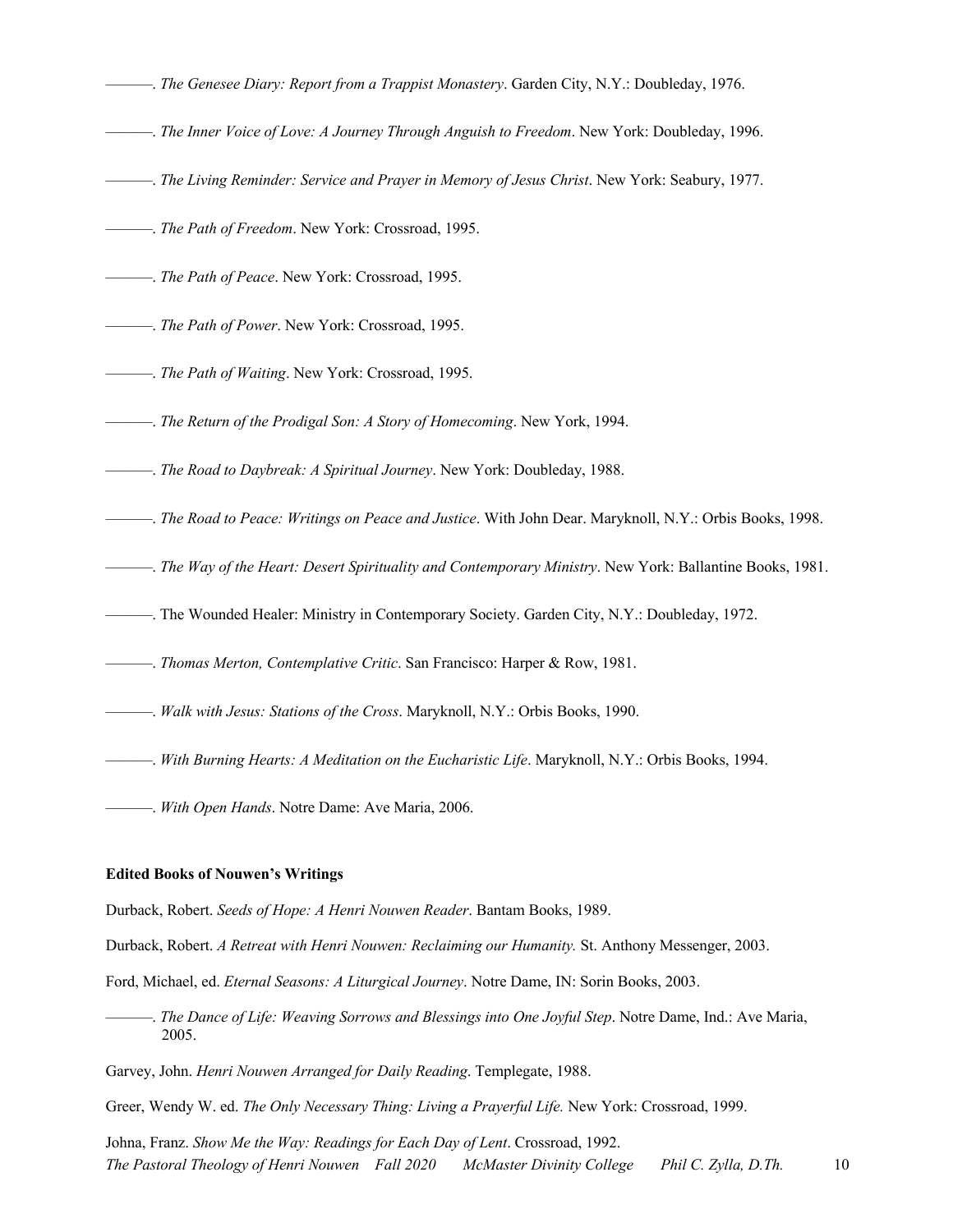Jonas, Robert A ed. *The Essential Henri Nouwen*. Shambala, 2009.

**\_\_\_\_\_\_\_.** *Henri Nouwen*. Orbis, 1998.

Olfson, Lewy. *The Primacy of the Heart: Cutting from a Journal.* St Benedict Center, 1988.

#### **Books about Henri Nouwen:**

Bengtson, Jonathan and Gabrielle Earnshaw eds. *Turning the Wheel: Henri Nouwen and Our Search for God*. Orbis, 2007.

Beumer, Jerjen. *Henri Nouwen: A Restless Seeking for God*. Crossroad, 1997.

De Vink, Christopher ed. *Nouwen Then: Personal Reflections on Henri*. Zondervan, 1999.

Ford, Michael. *Wounded Prophet: A Portrait of Henri J.M. Nouwen*. Doubleday, 1999, 2002.

Hernandez, Wil. *Henri Nouwen and Soul Care*. Paulist Press, 2008.

\_\_\_\_\_\_\_. *A Spirituality of Imperfection*. Paulist Press, 2006.

- LaNoue, Deirdra. *The Spiritual Legacy of Henri Nouwen*. Continuum, 2000.
- Martin, James. *Becoming Who You Are: Insights on the True Self from Thomas Merton and Other Saints*. Hidden Spring, 2006.
- O'Laughlin, Michael. *Henri Nouwen: His Life and Vision*. Orbis, 2005

\_\_\_\_\_\_\_. *God's Beloved: A Spiritual Autobiography of Henri Nouwen*. Orbis, 2004.

O'Rourke, Michelle. *Befriending Death: Henri Nouwen and a Spirituality of Dying*. Orbis, 2009.

- Porter, Beth, Susan M.S. Brown and Philip Coulter eds. *Befriending Life: Encounters with Henri Nouwen.* Doubleday, 2001.
- Roderick, Philip. *Beloved: In Conversation with Henri Nouwen*. Book and CD. Canterbury Press, 2007.

Twomy, Gerald S. and Claude Pomerleau eds. *Remembering Henri*. Orbis, 2006.

Waldron, Robert. *Walking with Henri Nouwen: A Reflective Journey*. Paulist Press, 2003.

# **Website**

www.henrinouwen.org

#### **Dissertations and Theses on Henri Nouwen**

- Henderson, Kyle. *The Reformation of Pastoral Theology in the Life and Works of Henri Nouwen*. Ph.D. diss., Southwestern Baptist Theological Seminary, 1994.
- Huang, Hui-Chueh. *Spiritual Life and Educational Ministry in the Life of Henri Nouwen*. Ph.D. diss., Presbyterian School of Christian Education, 1995.
- Yang, Byung-Mo. *A Study of Pastoral Identity in Light of the Works of Henri J.M. Nouwen and its Implication for the Korean Pastoral Context*. Ph.D diss., Southwestern Baptist Theological Seminary, 2002.